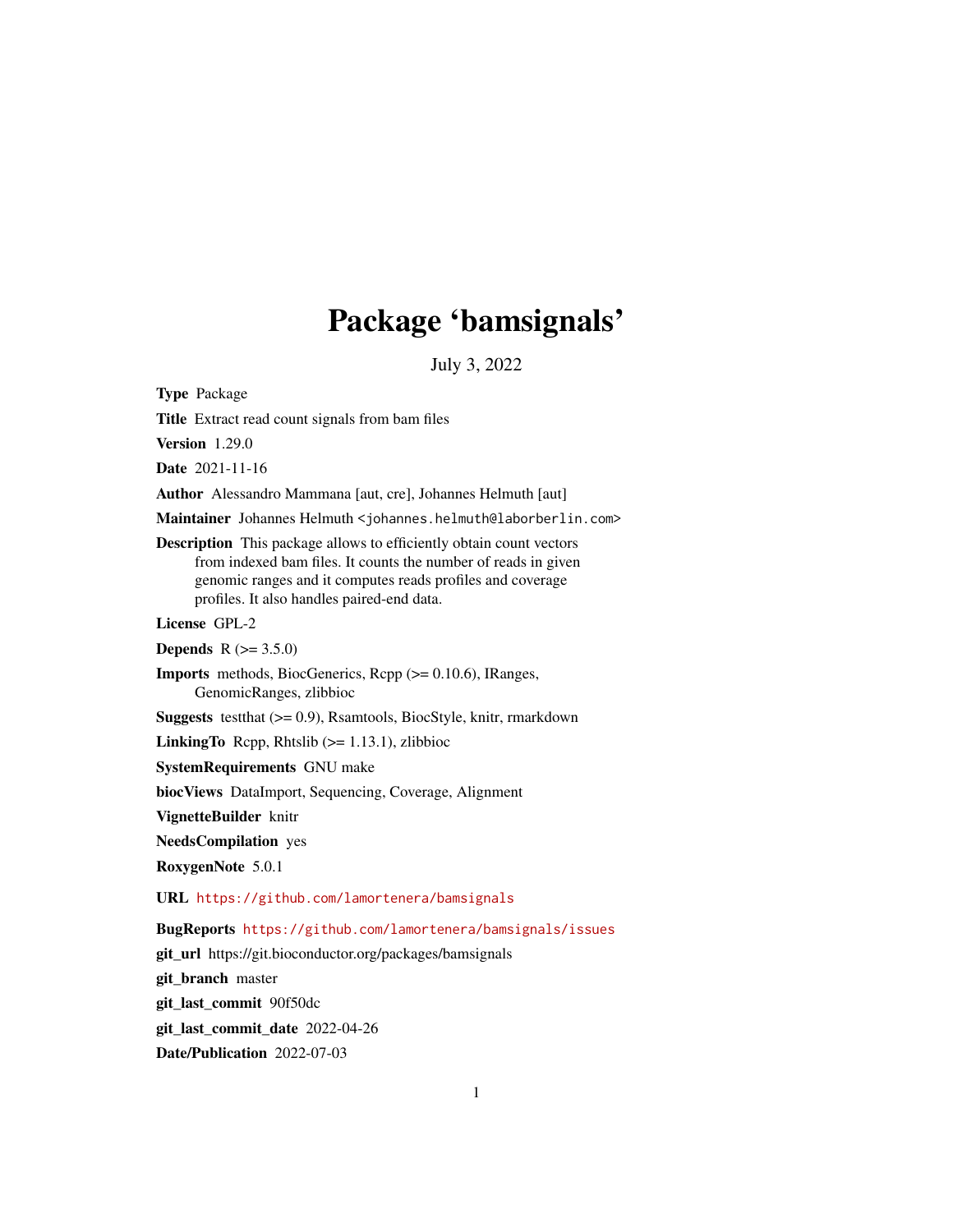# <span id="page-1-0"></span>R topics documented:

| Index | $\bullet$ |
|-------|-----------|

as.list.CountSignals *Converts the container to a list* l *such that* l[[i]] *is the i-th signal.*

# Description

Converts the container to a list l such that l[[i]] is the i-th signal.

# Usage

```
## S3 method for class 'CountSignals'
as.list(x, \ldots)
```
#### Arguments

| x        | A CountSignals object |
|----------|-----------------------|
| $\cdots$ | not used              |

#### Value

```
a list 1 such that l[[i]] is x[i].
```
bamsignals *Efficient counting of reads in a bam file*

#### Description

Functions and classes for extracting signals from a bam file. Differently than the other packages, this package is not supposed to import reads in R. All the read-processing is done in C/C++ and the only output are read counts.

# Author(s)

Alessandro Mammana <mammana@molgen.mpg.de> Johannes Helmuth <helmuth@molgen.mpg.de>

#### See Also

[bamsignals-methods](#page-2-1) for the functions and [CountSignals](#page-5-1) for the class.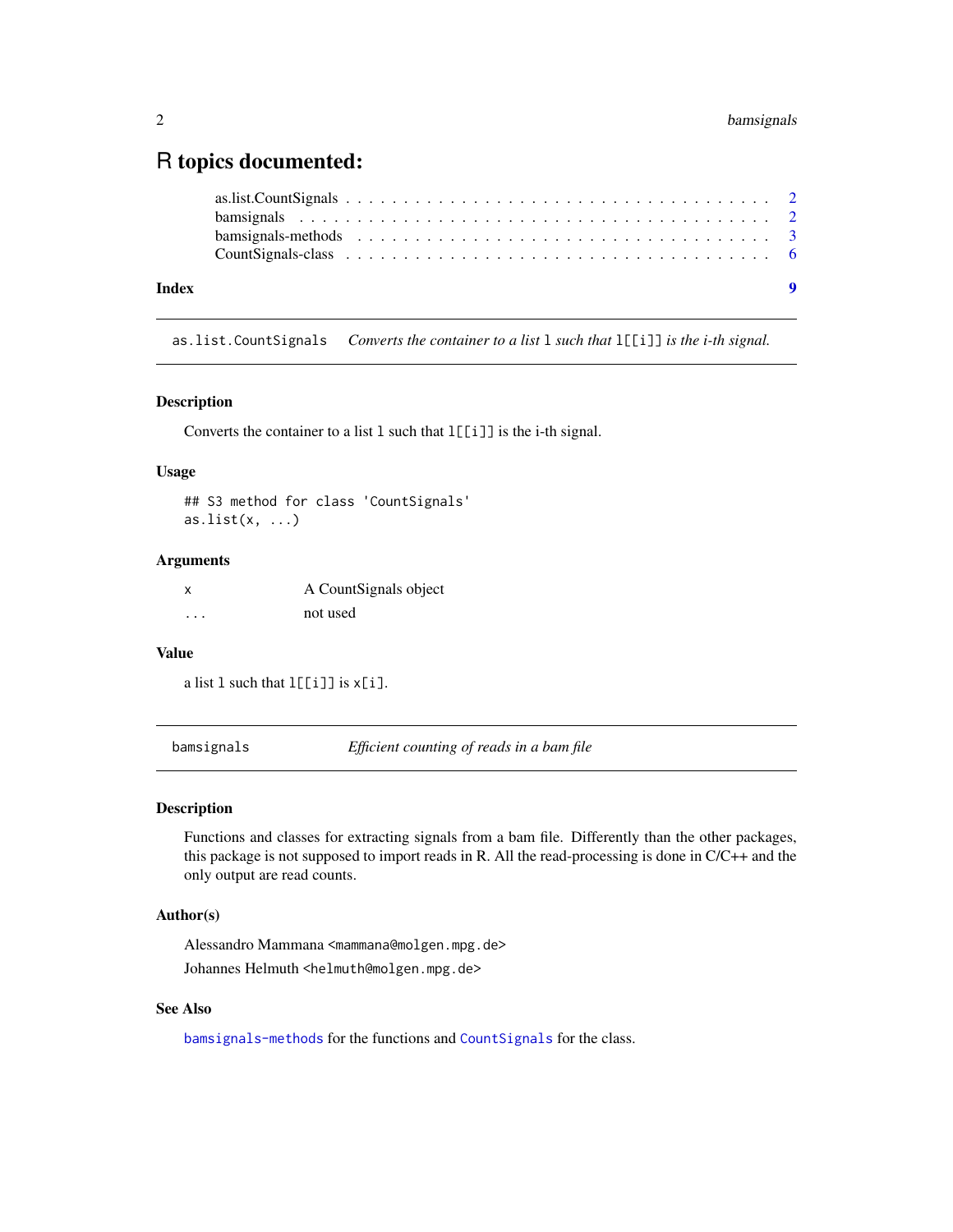<span id="page-2-1"></span><span id="page-2-0"></span>bamsignals-methods *Functions for extracting count signals from a bam file.*

#### Description

Functions for extracting count signals from a bam file.

bamCount: for each range, count the reads whose 5' end map in it.

bamProfile: for each base pair in the ranges, compute the number of reads whose 5' end maps there.

bamCoverage: for each base pair in the ranges, compute the number of reads covering it.

#### Usage

```
## S4 method for signature 'character,GenomicRanges'
bamCount(bampath, gr, mapqual = 0,
  shift = 0, ss = FALSE, paired.end = c("ignore", "filter", "midpoint"),
  tlenFilter = NULL, filteredFlag = -1, verbose = TRUE)
## S4 method for signature 'character,GenomicRanges'
bamProfile(bampath, gr, binsize = 1,
 mapqual = 0, shift = 0, ss = FALSE, paired.end = c("ignore", "filter","midpoint"), tlenFilter = NULL, filteredFlag = -1, verbose = TRUE)
```
## S4 method for signature 'character,GenomicRanges' bamCoverage(bampath,  $gr$ , mapqual =  $0$ , paired.end = c("ignore", "extend"), tlenFilter = NULL, filteredFlag =  $-1$ , verbose = TRUE)

### **Arguments**

| bampath    | path to the bam file storing the read. The file must be indexed.                                                                                                                                                                                  |
|------------|---------------------------------------------------------------------------------------------------------------------------------------------------------------------------------------------------------------------------------------------------|
| gr         | GenomicRanges object used to specify the regions. If a range is on the negative<br>strand the profile will be reverse-complemented.                                                                                                               |
| mapqual    | discard reads with mapping quality strictly lower than this parameter. The value<br>0 ensures that no read will be discarded, the value 254 that only reads with the<br>highest possible mapping quality will be considered.                      |
| shift      | shift the read position by a user-defined number of basepairs. This can be handy<br>in the analysis of chip-seq data.                                                                                                                             |
| SS         | produce a strand-specific profile or ignore the strand of the read. This option<br>does not have any effect on the strand of the region. Strand-specific profiles are<br>twice as long then strand-independent profiles.                          |
| paired.end | a character string indicating how to handle paired-end reads. If paired.end!="ignore"<br>then only first reads in proper mapped pairs will be considered (SAMFLAG 66,<br>i.e. in the flag of the read, the bits in the mask 66 must be all ones). |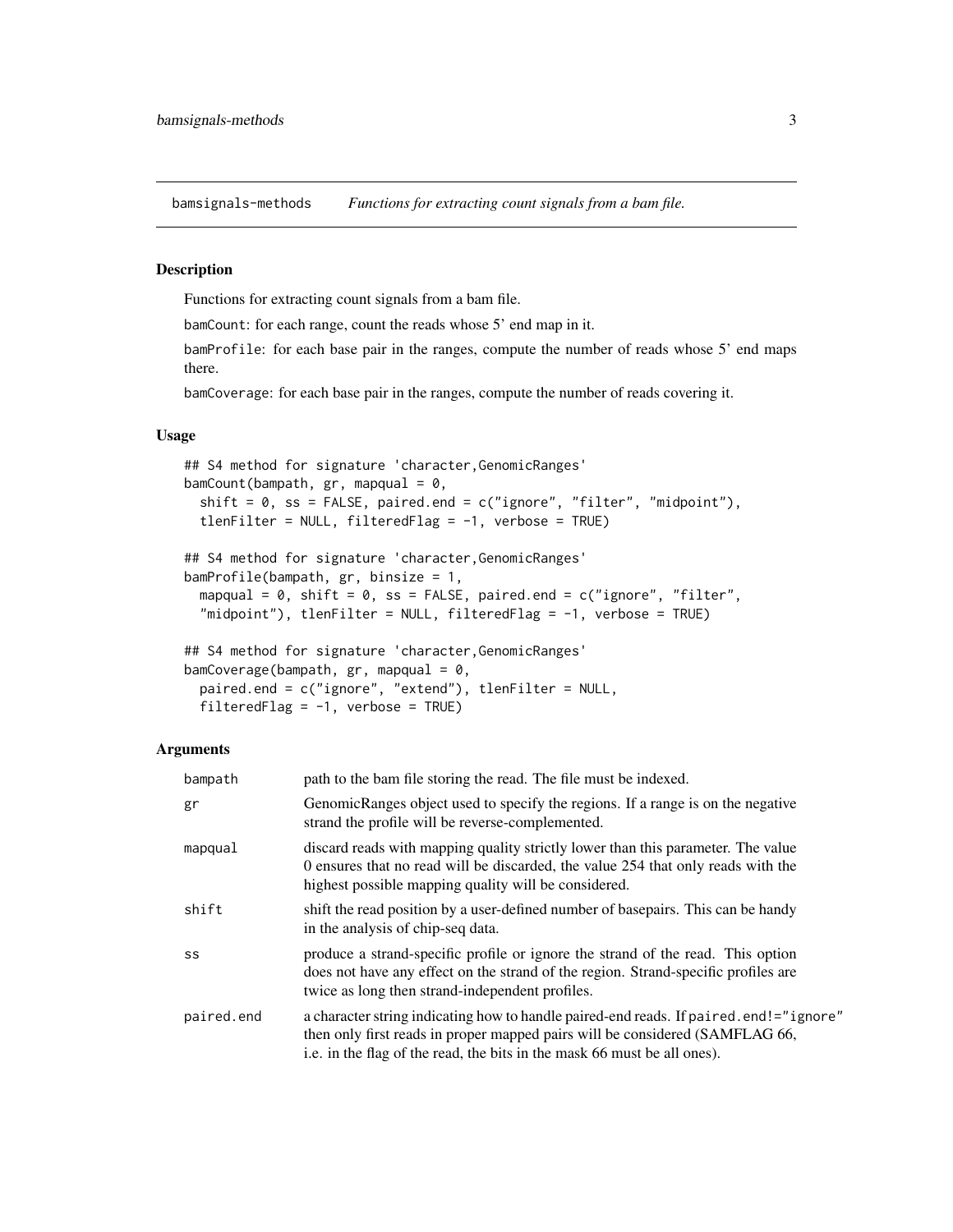<span id="page-3-0"></span>

|              | If paired end=="midpoint" then the midpoint of a filtered fragment is con-<br>sidered, where $mid = fragment\_start + int(abs(tlen)/2)$ , and where tlen is<br>the template length stored in the bam file. For even tlen, the given midpoint will<br>be moved of 0.5 basepairs in the 3' direction (bamCount, bamProfile).                  |
|--------------|---------------------------------------------------------------------------------------------------------------------------------------------------------------------------------------------------------------------------------------------------------------------------------------------------------------------------------------------|
|              | If paired end=="extend" then the whole fragment is treated as a single read<br>(bamCoverage).                                                                                                                                                                                                                                               |
| tlenFilter   | A filter on fragment length as estimated from alignment in paired end exper-<br>iments (TLEN). If set to $c(\min, \max)$ only reads are considered where $\min \le$<br>TLEN <= max. If paired.end=="ignore", this argument is set to NULL and no fil-<br>tering is done. If paired. end!="ignore", this argument defaults to $c(0, 1000)$ . |
| filteredFlag | Filter out reads with a certain flag set, e.g. "1024" to filter out PCR or optical<br>duplicates.                                                                                                                                                                                                                                           |
| verbose      | a logical value indicating whether verbose output is desired                                                                                                                                                                                                                                                                                |
| binsize      | If the value is set to 1, the method will return basepair-resolution read densities,<br>for bigger values the density profiles will be binned (and the memory require-<br>ments will scale accordingly).                                                                                                                                    |

#### Details

A read position is always specified by its 5' end, so a read mapping to the reference strand is positioned at its leftmost coordinate, a read mapping to the alternative strand is positioned at its rightmost coordinate. This can be changed using the shift parameter.

#### Value

- bamProfile and bamCoverage: a CountSignals object with a signal per region
- bamCount: a vector with one element per region or, if ss==TRUE, a matrix with one column per region and two rows (sense and antisense).

#### See Also

[CountSignals](#page-5-1) for handling the return value of bamProfile and bamCoverage

# Examples

```
## TOY DATA ##
library(GenomicRanges)
bampath <-
system.file("extdata", "randomBam.bam", package="bamsignals")
genes <-
get(load(system.file("extdata", "randomAnnot.Rdata", package="bamsignals")))
## THE FUNCTION 'count' ##
#count how many reads map in each region (according to 5' end)
v <- bamCount(bampath, genes)
#plot it
```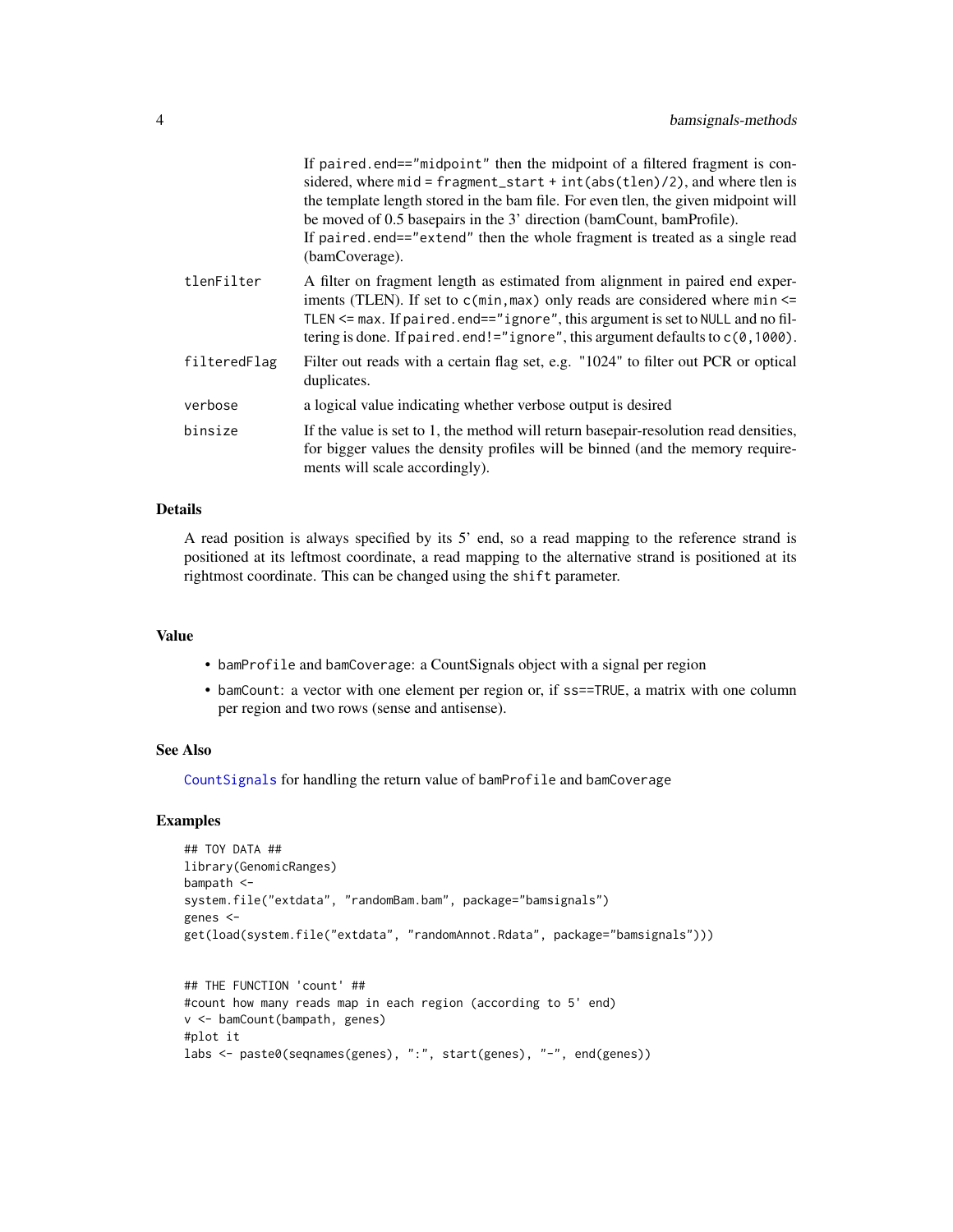#### bamsignals-methods 5

```
par(mar=c(5, 6, 4, 2))
barplot(v, names.arg=labs, main="read counts per region", las=2,
horiz=TRUE, cex.names=.6)
#distinguish between strands
v2 <- bamCount(bampath, genes, ss=TRUE)
#plot it
par(mar=c(5, 6, 4, 2))
barplot(v2, names.arg=labs, main="read counts per region", las=2,
horiz=TRUE, cex.names=.6, col=c("blue", "red"), legend=TRUE)
```

```
## THE FUNCTIONS 'bamProfile' and 'bamCoverage' ##
#count how many reads map to each base pair (according to 5' end)
pu <- bamProfile(bampath, genes)
#count how many reads cover each base pair
du <- bamCoverage(bampath, genes)
#plot it
xlab <- "offset from start of the region"
ylab <- "reads per base pair"
main <- paste0("read coverage and profile of the region ", labs[1])
plot(du[1], ylim=c(0, max(du[1])), ylab=ylab, xlab=xlab, main=main, type="l")
lines(pu[1], lty=2)
llab <- c("covering the base pair", "5' end maps to the base pair")
legend("topright", llab, lty=c(1,2), bg="white")
```

```
## REGIONS OF THE SAME SIZE AND OPTIONS FOR 'bamProfile' ##
proms <- promoters(genes, upstream=150, downstream=150)
#pileup according to strand
pu_ss <- bamProfile(bampath, proms, ss=TRUE)
#compute average over regions
avg_ss <- apply(alignSignals(pu_ss), 2, rowMeans)
```

```
#profile using a strand-specific shift
pu_shift <- bamProfile(bampath, proms, shift=75)
#compute average over regions
avg_shift <- rowMeans(alignSignals(pu_shift))
```

```
#profile using a strand-specific shift and a binning scheme
binsize <- 20
pu_shift_bin <- bamProfile(bampath, proms, shift=75, binsize=binsize)
#compute average over regions
avg_shift_bin <- rowMeans(alignSignals(pu_shift_bin))
```

```
#plot it
xs < -149:150main <- paste0("average read profile over ", length(proms), " promoters")
xlab <- "distance from TSS"
ylab <- "average reads per base pair"
plot(xs, avg_shift, xlab=xlab, ylab=ylab, main=main, type="l",
```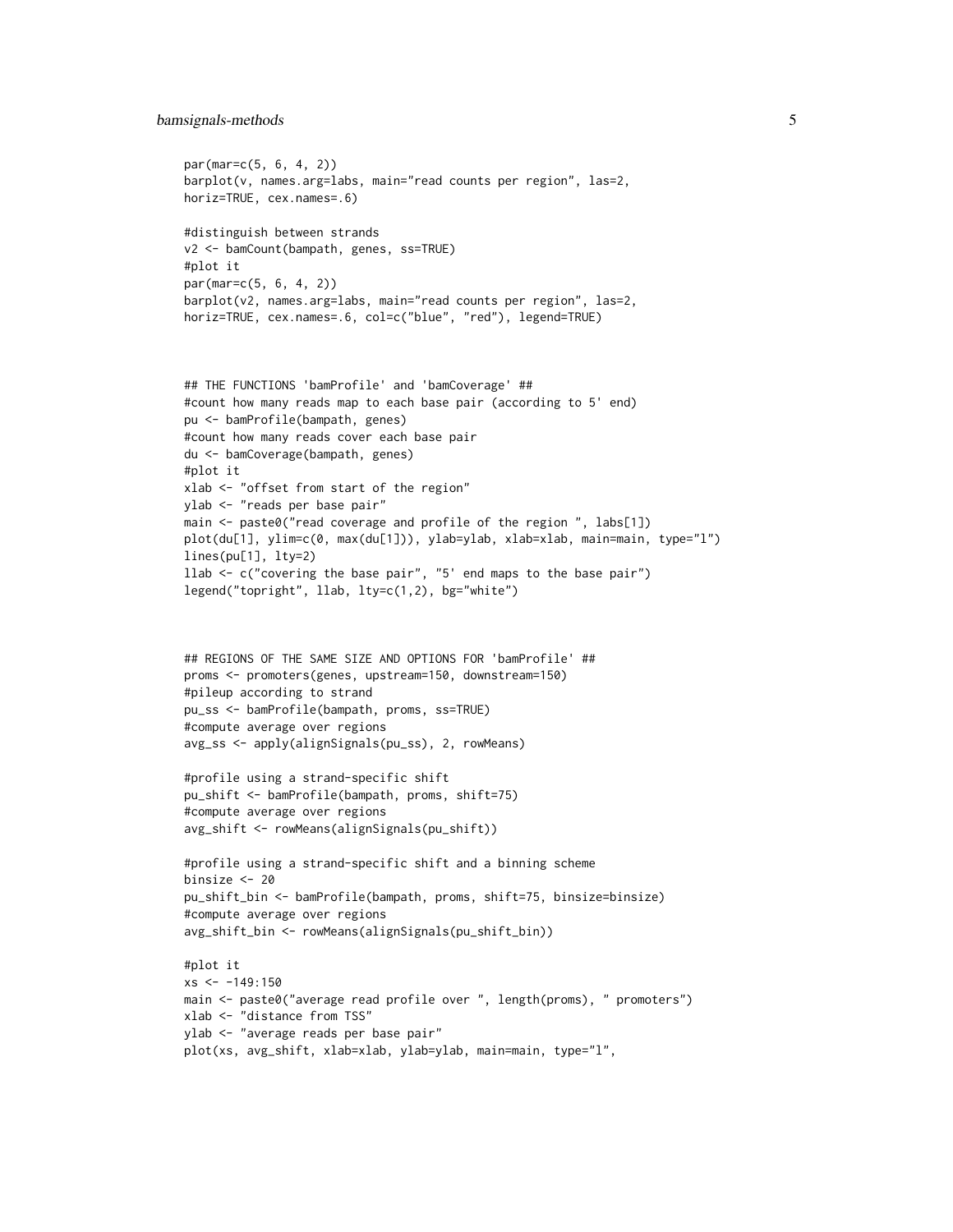```
ylim=c(0, max(avg_shift)))
lines(xs, avg_ss["sense",], col="blue")
lines(xs, avg_ss["antisense",], col="red")
lines(xs, rep(avg_shift_bin/binsize, each=binsize), lty=2)
llabs <-
c("sense reads", "antisense reads", "with shift", "binned and with shift")
legend("topright", llabs, col=c("blue", "red", "black", "black"),
lty=c(1,1,1,2), bg="white")
```
CountSignals-class *Container for count signals*

#### <span id="page-5-1"></span>Description

This s4 class is a tiny wrapper around a normal list (stored in the signals slot) and it is the output of the methods in the bamsignals package. Among other things the container provides an accessor method, that returns single signals as vectors and matrices, and the methods as.list and alignSignals, that convert the container to a list or an array/matrix respectively. A CountSignals object is read-only, i.e. it cannot be modified.

#### Usage

```
## S4 method for signature 'CountSignals'
length(x)
## S4 method for signature 'CountSignals'
width(x)
## S4 method for signature 'CountSignals,ANY'
x[i, drop = TRUE]## S4 method for signature 'CountSignals'
as.list(x)
## S4 method for signature 'CountSignals'
alignSignals(x)
```
#### Arguments

| X    | A CountSignals object                                                                |
|------|--------------------------------------------------------------------------------------|
| i    | Index for subsetting. It can be a single index as well as a vector of indices.       |
| drop | In case i is a vector of length 1, after subsetting, collapse the CountSignal object |
|      | to a single signal or not.                                                           |

#### Value

return values are described in the Methods section.

<span id="page-5-0"></span>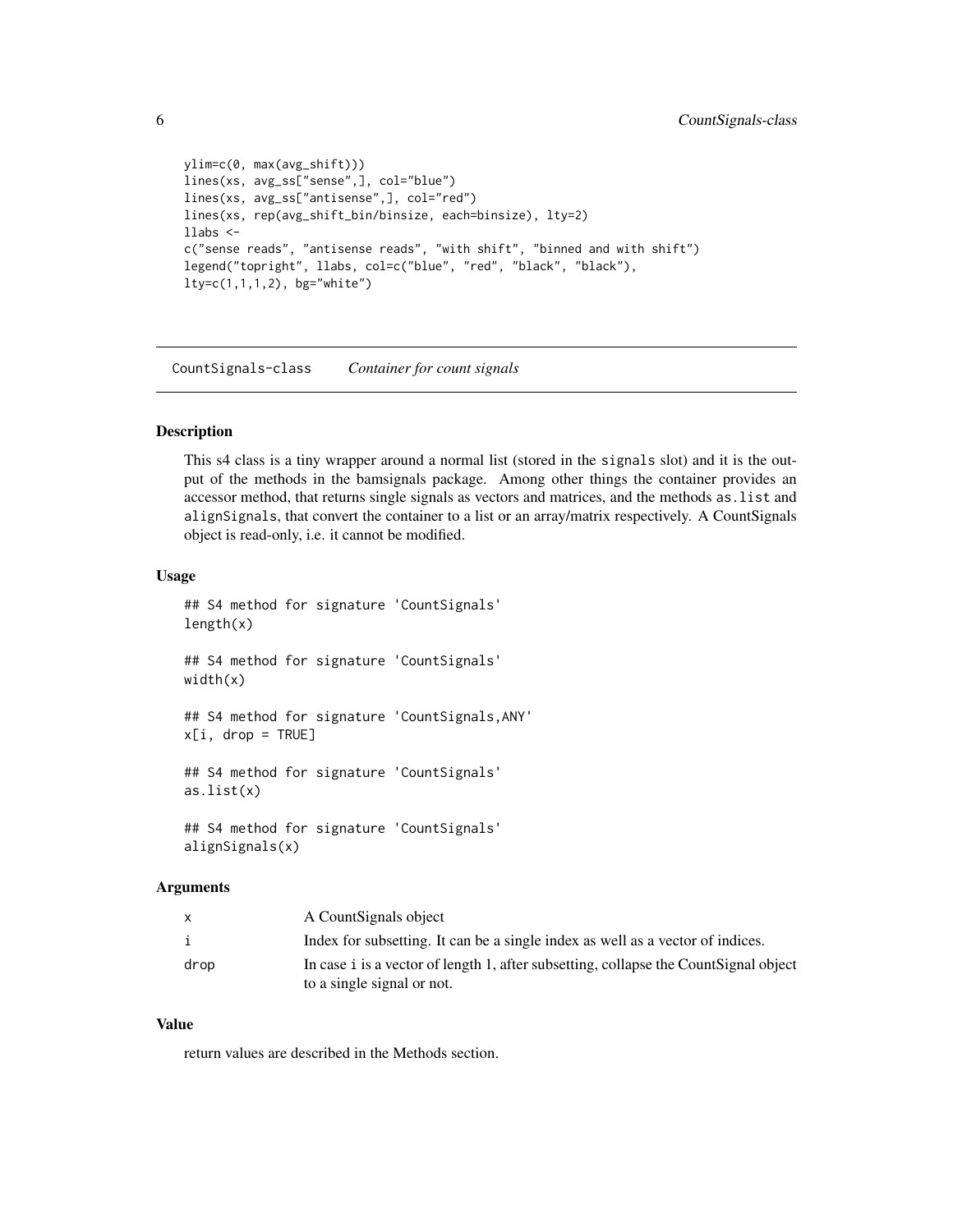#### CountSignals-class 7

#### Methods (by generic)

- length: Number of contained signals
- width: Width of each signal. If the CountSignals object csig is strand-specific then width(csig)[i] == ncol(csig[i]), otherwise width(csig)[i] = length(csig[i]).
- [: Access single signals or subset the CountSignals object. If i is a single index and drop==TRUE then the accessor returns a single signal. If x is strand-specific then a single signal is a matrix with two rows, the first for the sense, the second for the antisense strand. Otherwise a signle signal is simply a vector of integers. If i is a vector of length different than 1, then the acessor returns a subset of the CountSignals object. Invalid indices result into errors.
- as. list: Converts the container to a list 1 such that  $l[[i]]$  is the i-th signal.
- alignSignals: Convert to a matrix or to an array. This is only possible if all signals have the same width w. If the CountSignals object csig is strand-specific, the result is an array of dimensions [2, w, length(csig)], otherwise it will be a matrix of dimensions [w, length(csig)].

#### Slots

ss A single boolean value indicating whether all signals are strand-specific or not

signals A list of integer vectors (if ss==TRUE) or of integer matrices, representing each signal

#### See Also

[bamsignals-methods](#page-2-1) for the functions that produce this object

#### Examples

```
#get a CountSignals object
library(GenomicRanges)
bampath <-
system.file("extdata", "randomBam.bam", package="bamsignals")
genes <-
get(load(system.file("extdata", "randomAnnot.Rdata", package="bamsignals")))
csig <- bamProfile(bampath, genes, ss=TRUE)
#show it
show(csig)
#number of contained signals
len <- length(csig)
#width of each signal
w \leftarrow \text{width}(csig)#get one element as a vector (or matrix)
v \leftarrow \text{csig}[1]#use as if it was a list
tot_per_sig <- sapply(csig, sum)
```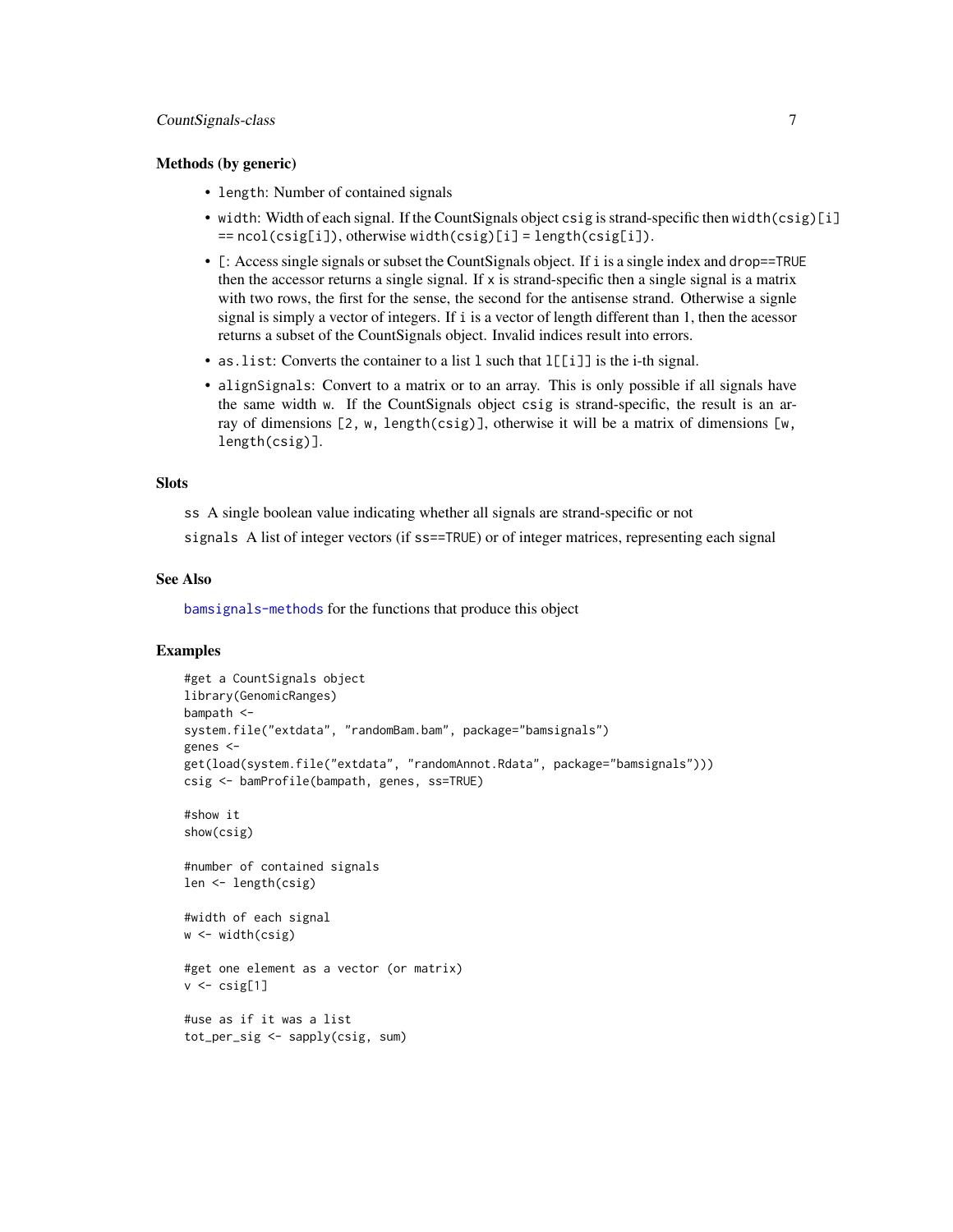# 8 CountSignals-class

#convert to a list siglist <- as.list(csig)

#get regions and signals of the same width proms <- promoters(genes, upstream=150, downstream=150) csig <- bamCoverage(bampath, proms)

#convert to matrix mat <- alignSignals(csig)